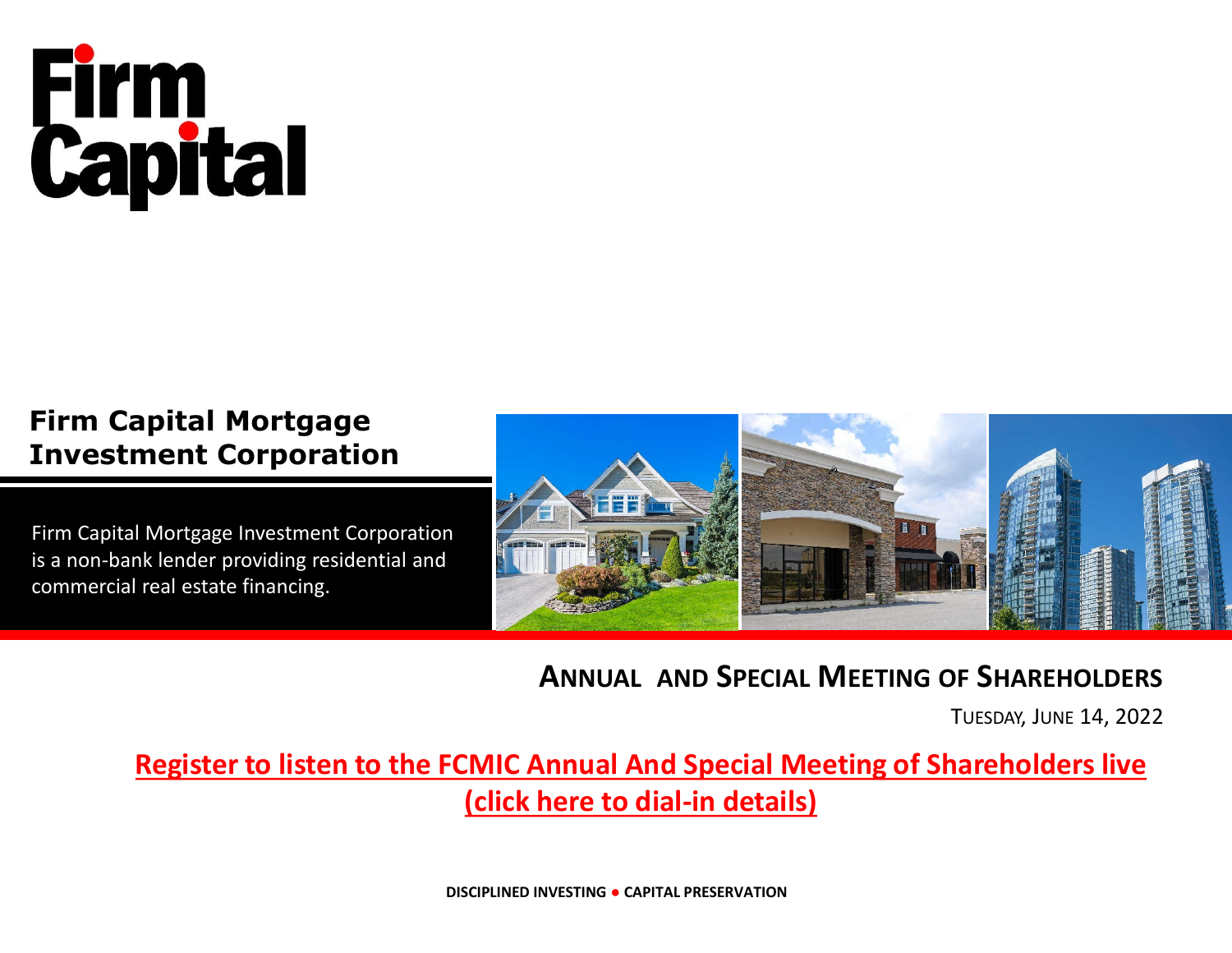

## ELI DADOUCH

## **PRESIDENT & CEO**

**INTRODUCTION**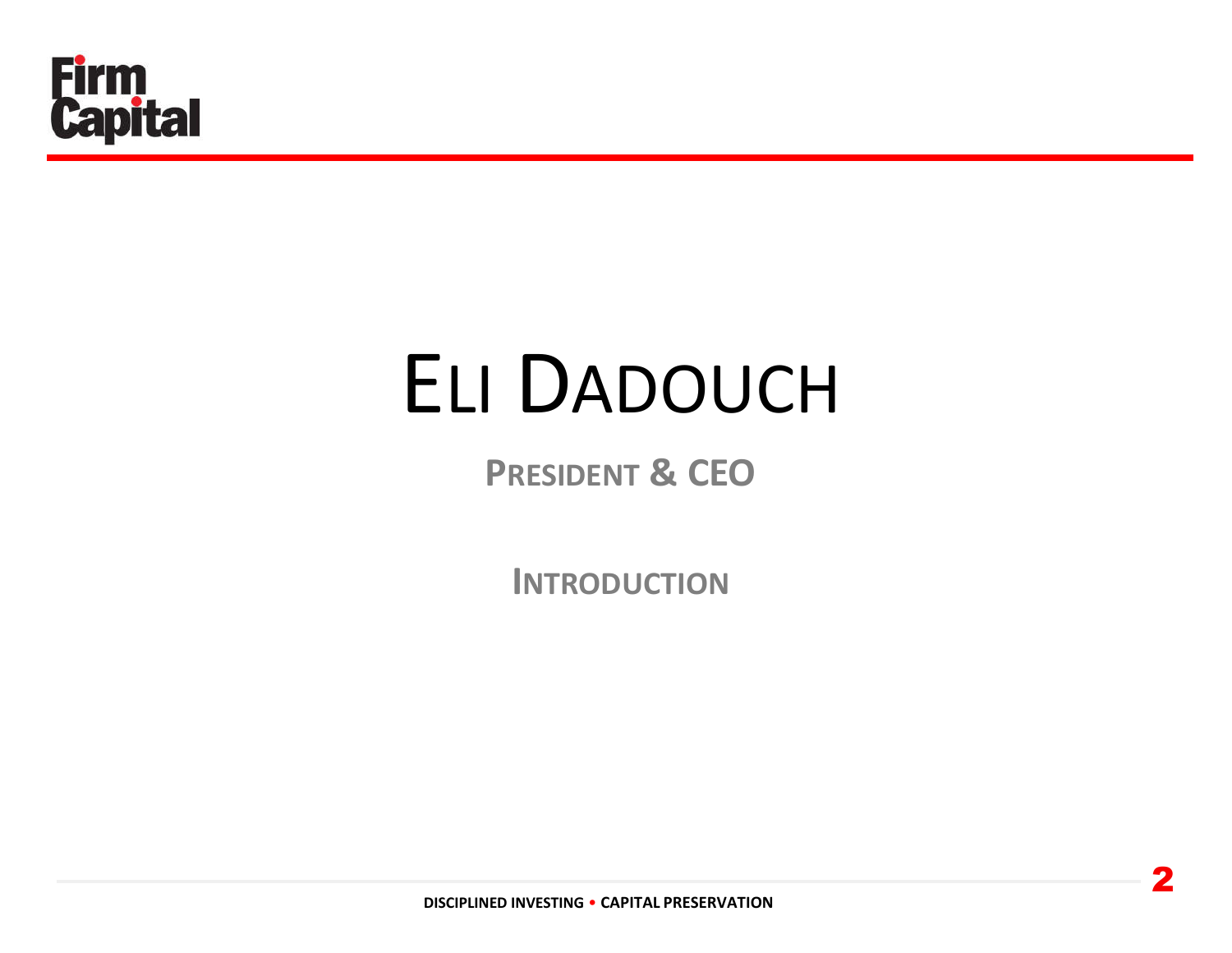

## *Formal Part of the Meeting led by:* STANLEY GOLDFARB

**CHAIRMAN**

- Notice of Meeting
- Election of Directors
- Re-Appointment of Auditors
- Re-Approve the stock option plan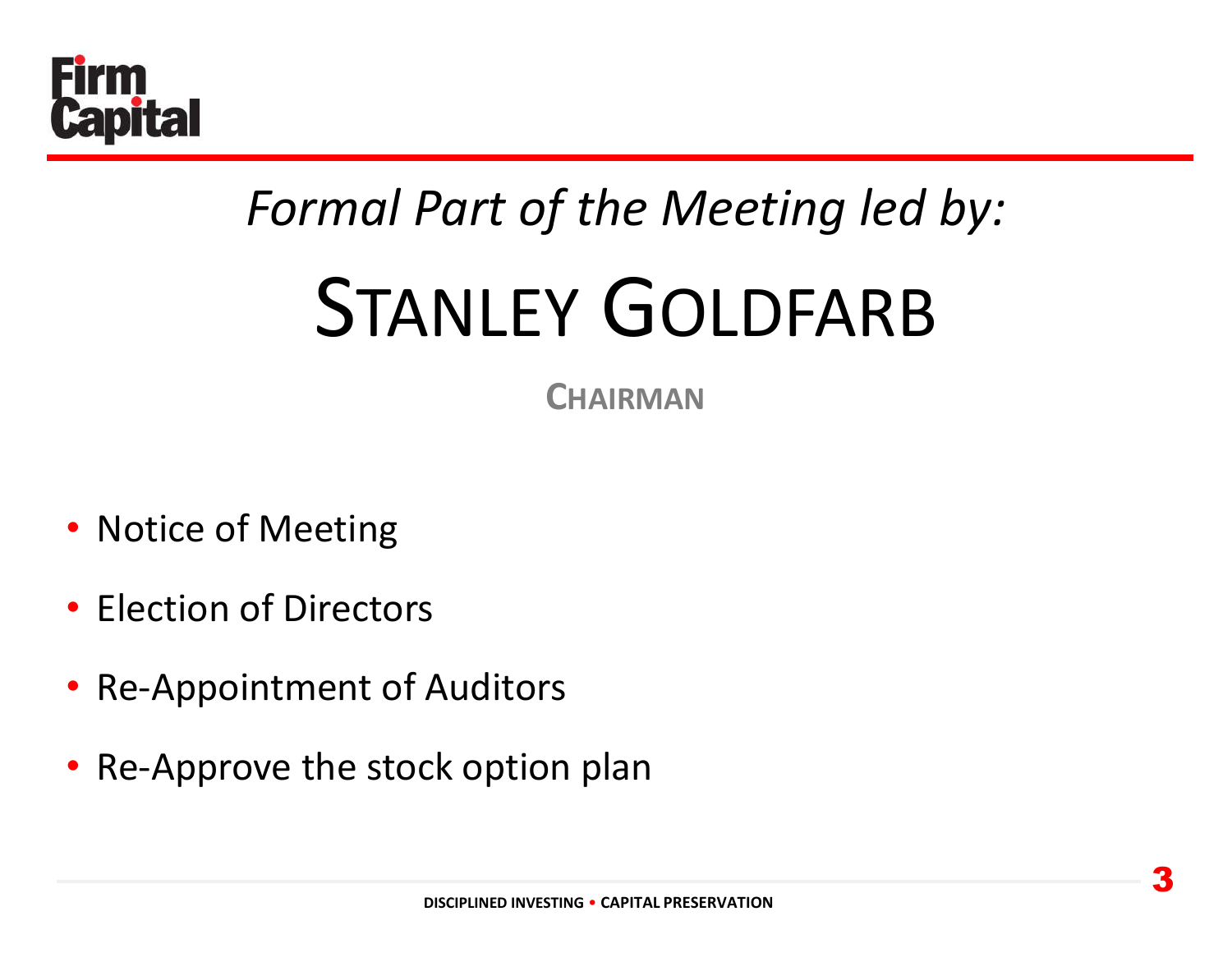

## *Corporations' Financial Performance led by:* RYAN LIM

**CHIEF FINANCIAL OFFICER**

4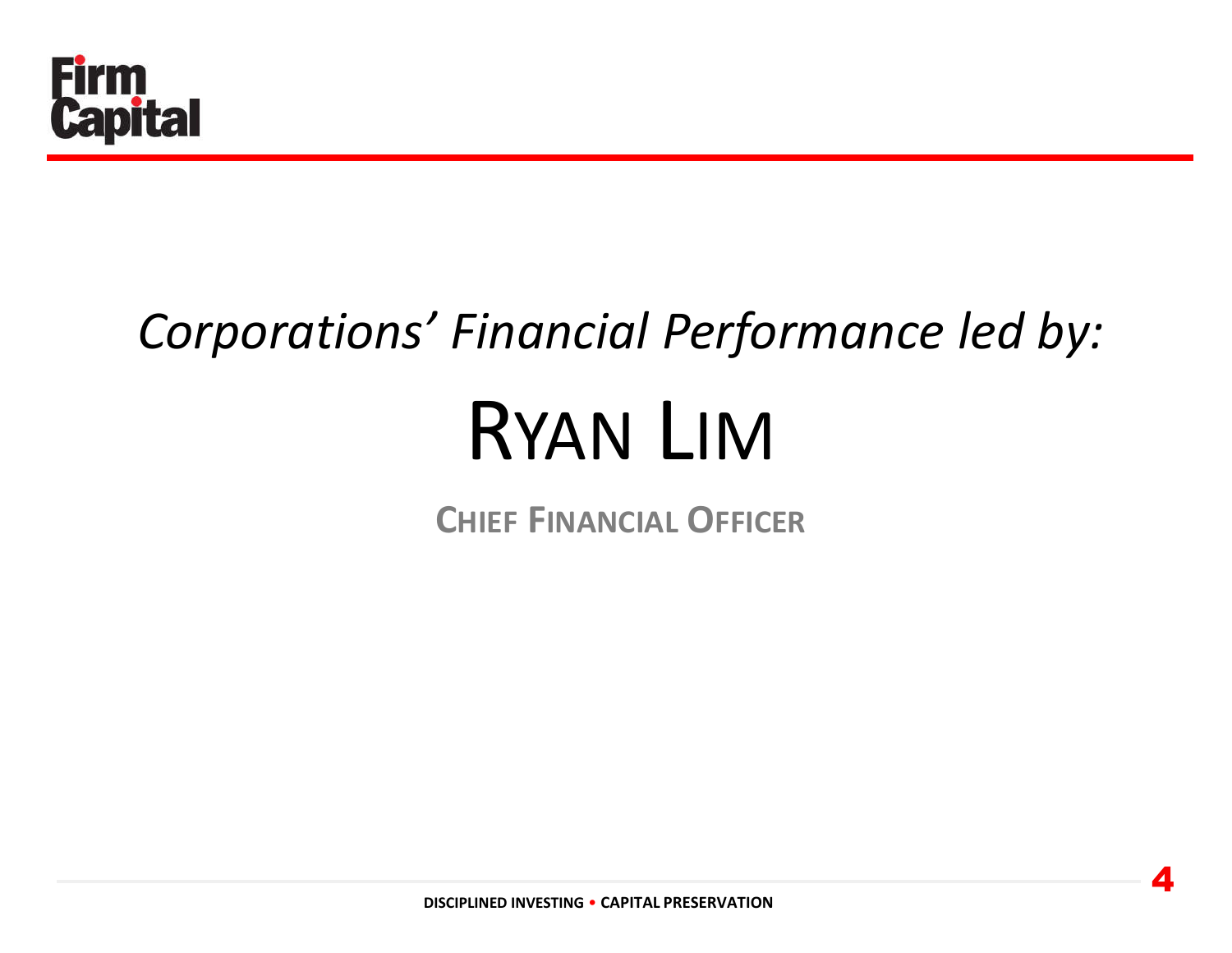

|                                     | <b>Year Ended</b> | <b>Year Ended</b> |  |
|-------------------------------------|-------------------|-------------------|--|
|                                     | Dec. 31, 2021     | Dec. 31, 2020     |  |
| Investment Portfolio (millions) (1) | \$642.5           | \$559.0           |  |
| Dividends (per share)               | \$0.948           | \$0.944           |  |
| <b>Return on Equity</b>             | 8.46%             | 8.18%             |  |
| <b>Loan Losses</b>                  | none              | none              |  |

(1) Gross of impairment provision and fair market value adjustment.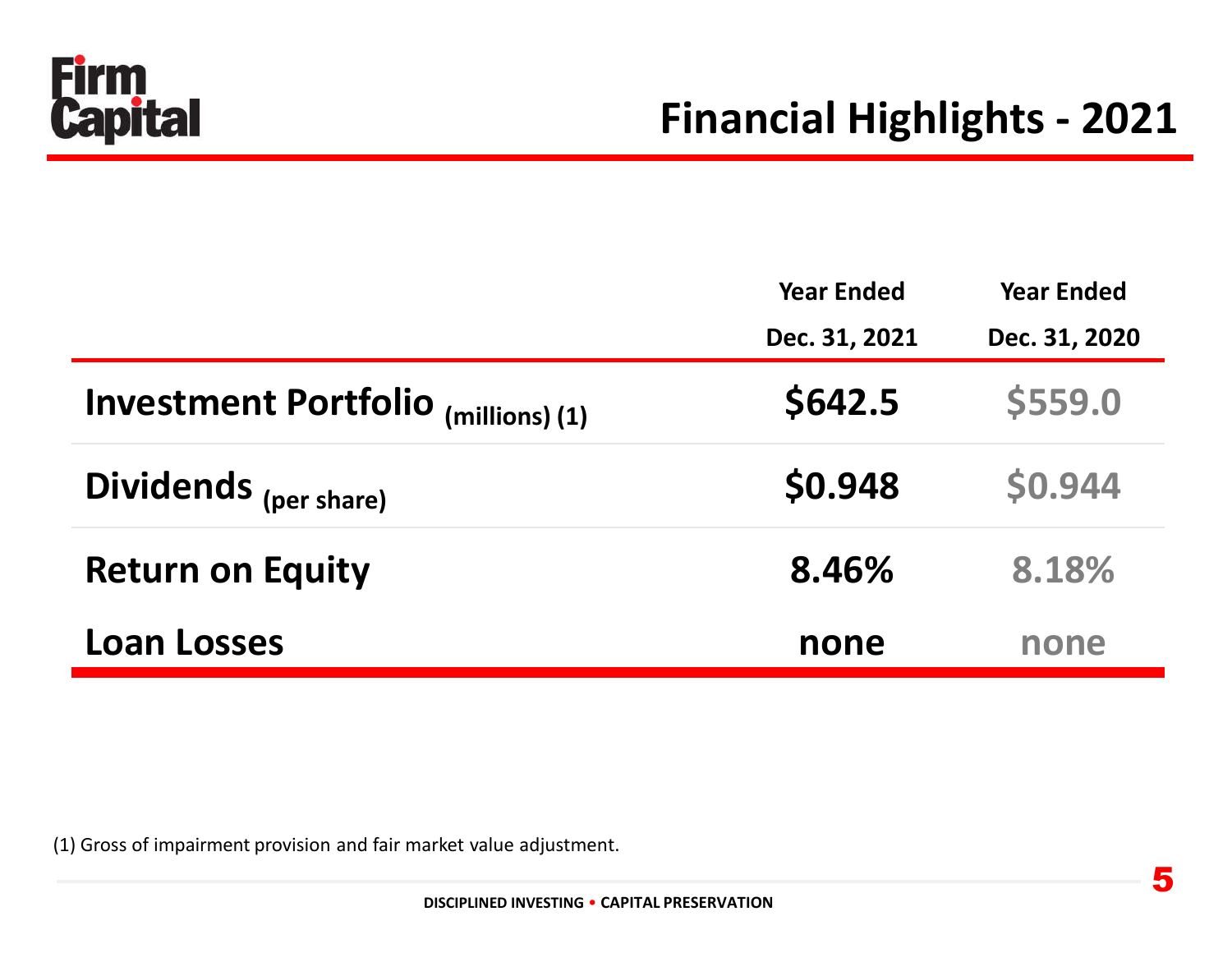

- **Diversification in terms of investments and geographies** 
	- 224 investments as of December 31, 2021
	- 66% mature by December 31, 2022

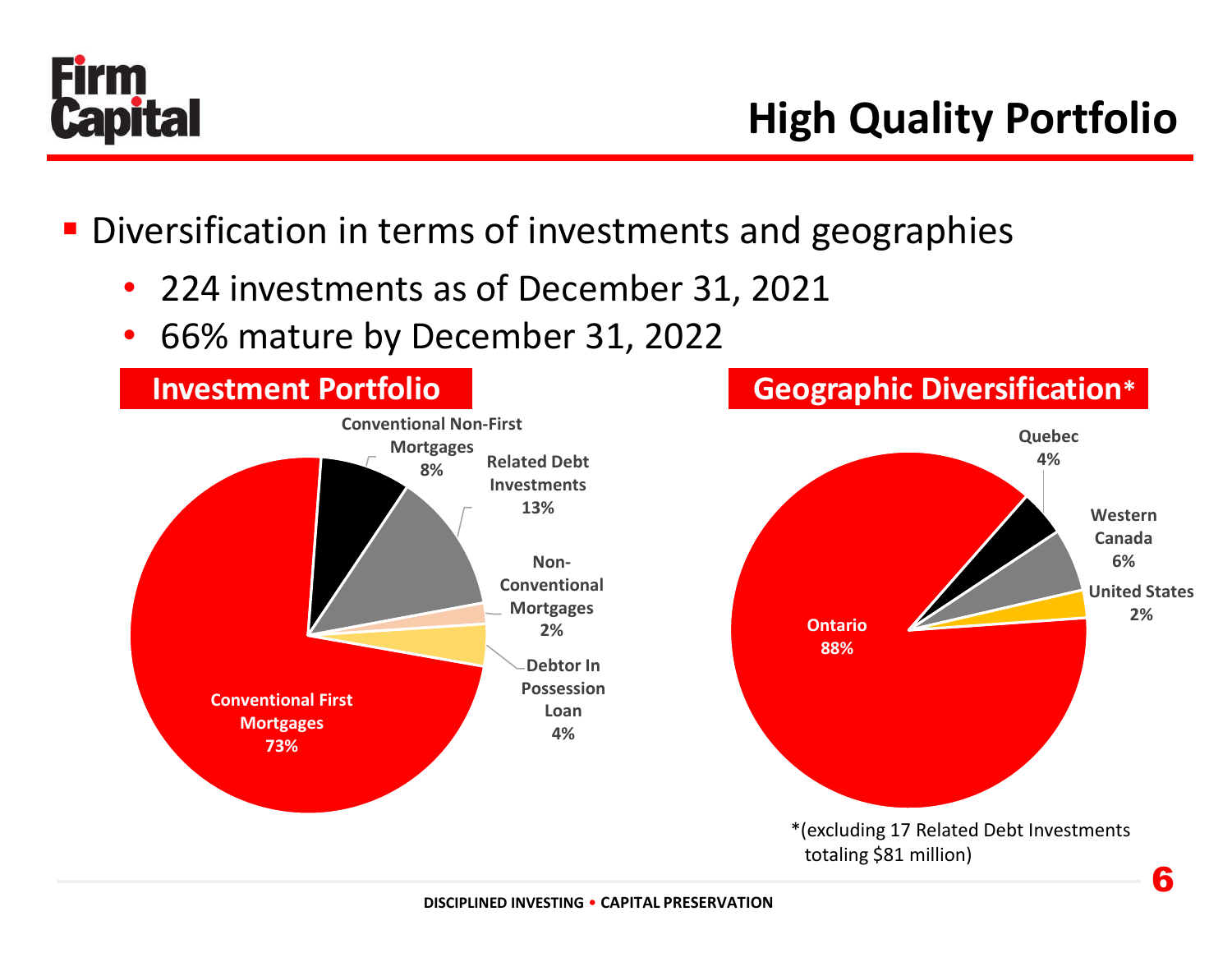

## **Annualized Return on Shareholders' Equity**

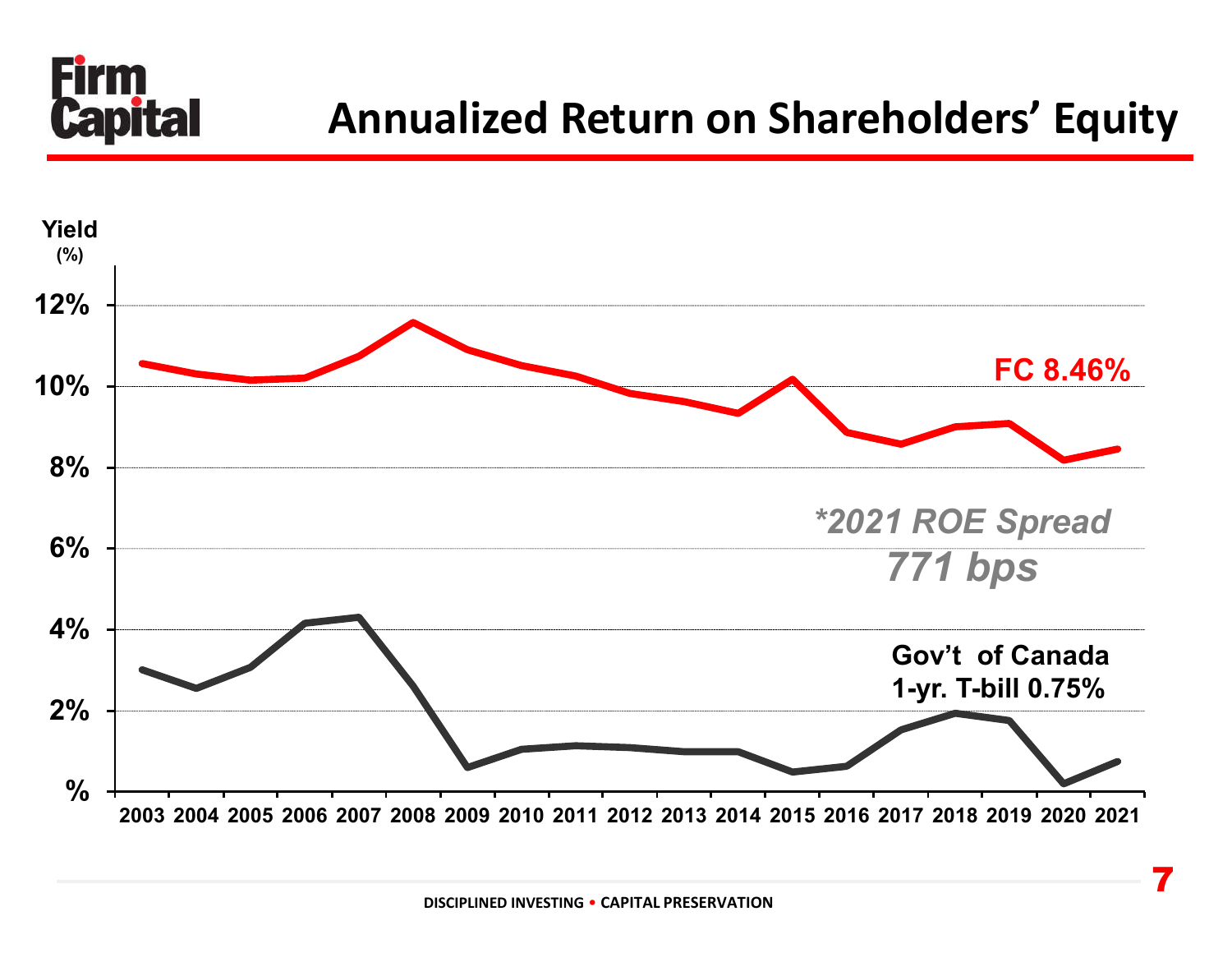

## **An Attractive Investment**

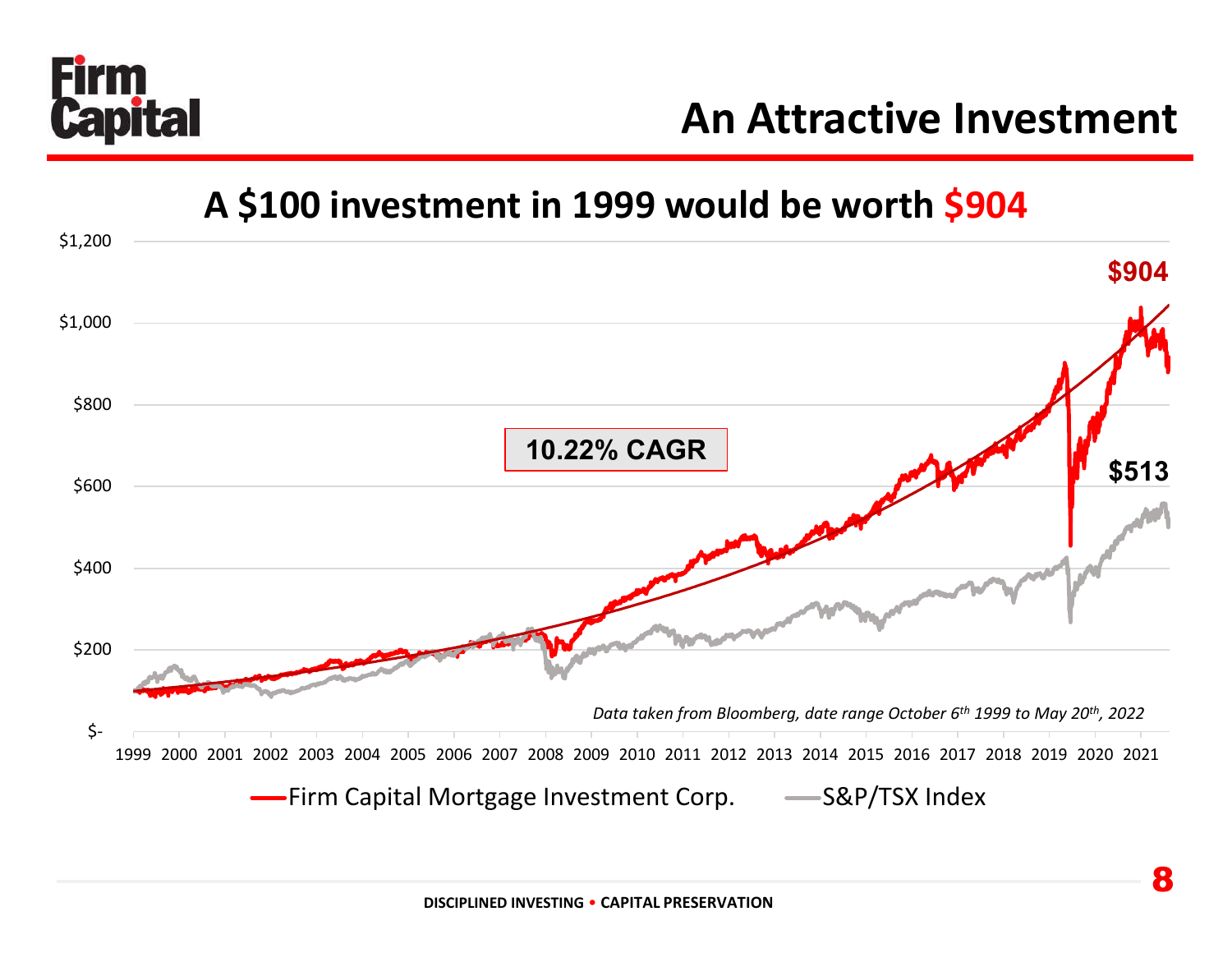

## **Results of Operations - 2021**

|                                                   | <b>Year Ended</b> | <b>Year Ended</b> |
|---------------------------------------------------|-------------------|-------------------|
|                                                   | Dec. 31, 2021     | Dec. 31, 2020     |
| <b>Interest and Fees Earned (millions)</b>        | \$47.9            | \$44.2            |
| Interest and Operating Expenses (millions)        | \$17.9            | \$17.8            |
| <b>Profit</b> (millions)                          | \$30.0            | \$26.4            |
| <b>Profit per Share</b>                           | \$0.950           | \$0.913           |
| <b>Dividends per Share</b>                        | \$0.948           | \$0.944           |
| <b>Loan Loss Provision</b> (% of gross portfolio) | 1.00%             | 1.00%             |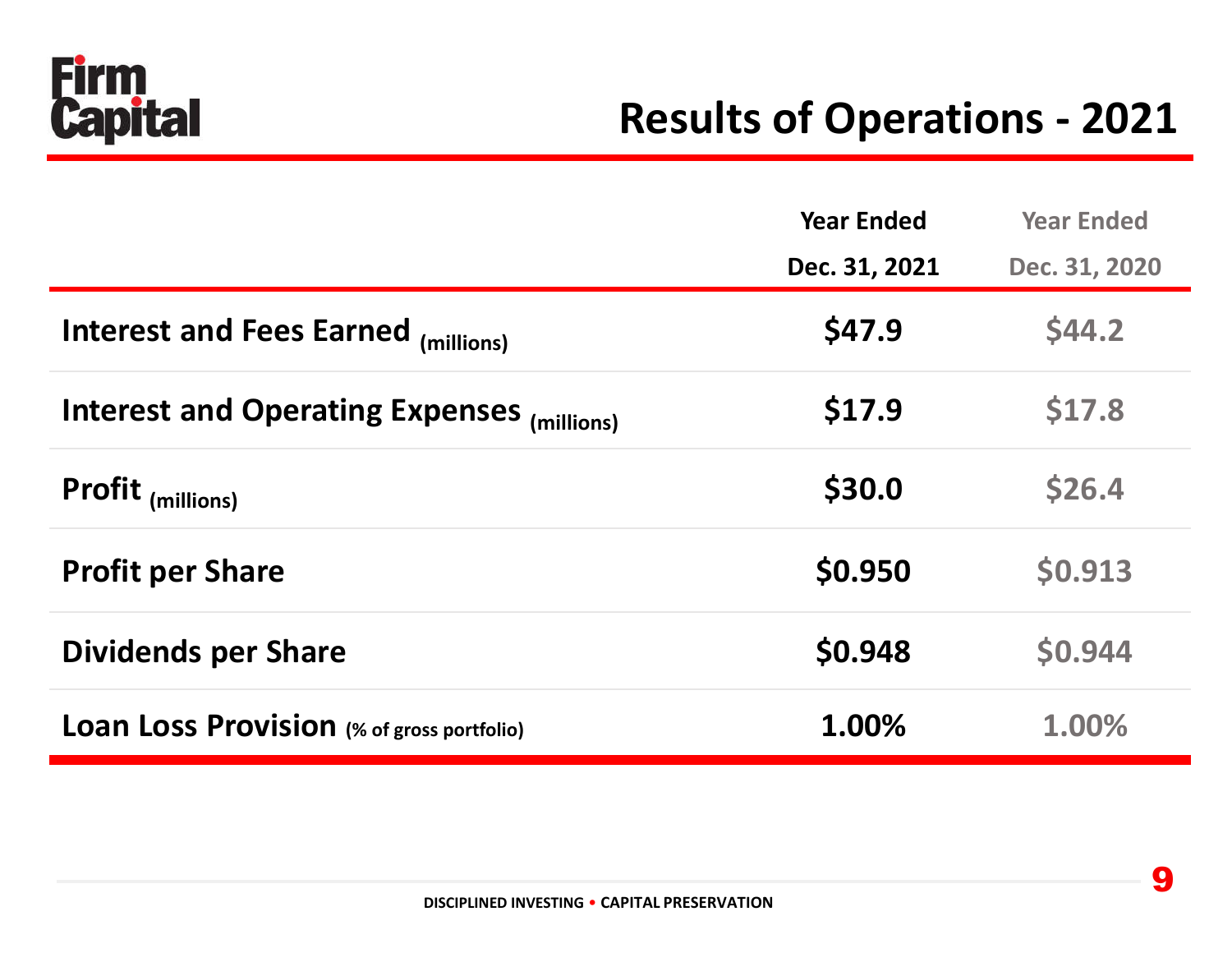

10

- Consistent \$0.078 dividend
- Additional special "top up" dividend at year end



**DISCIPLINED INVESTING** • **CAPITAL PRESERVATION**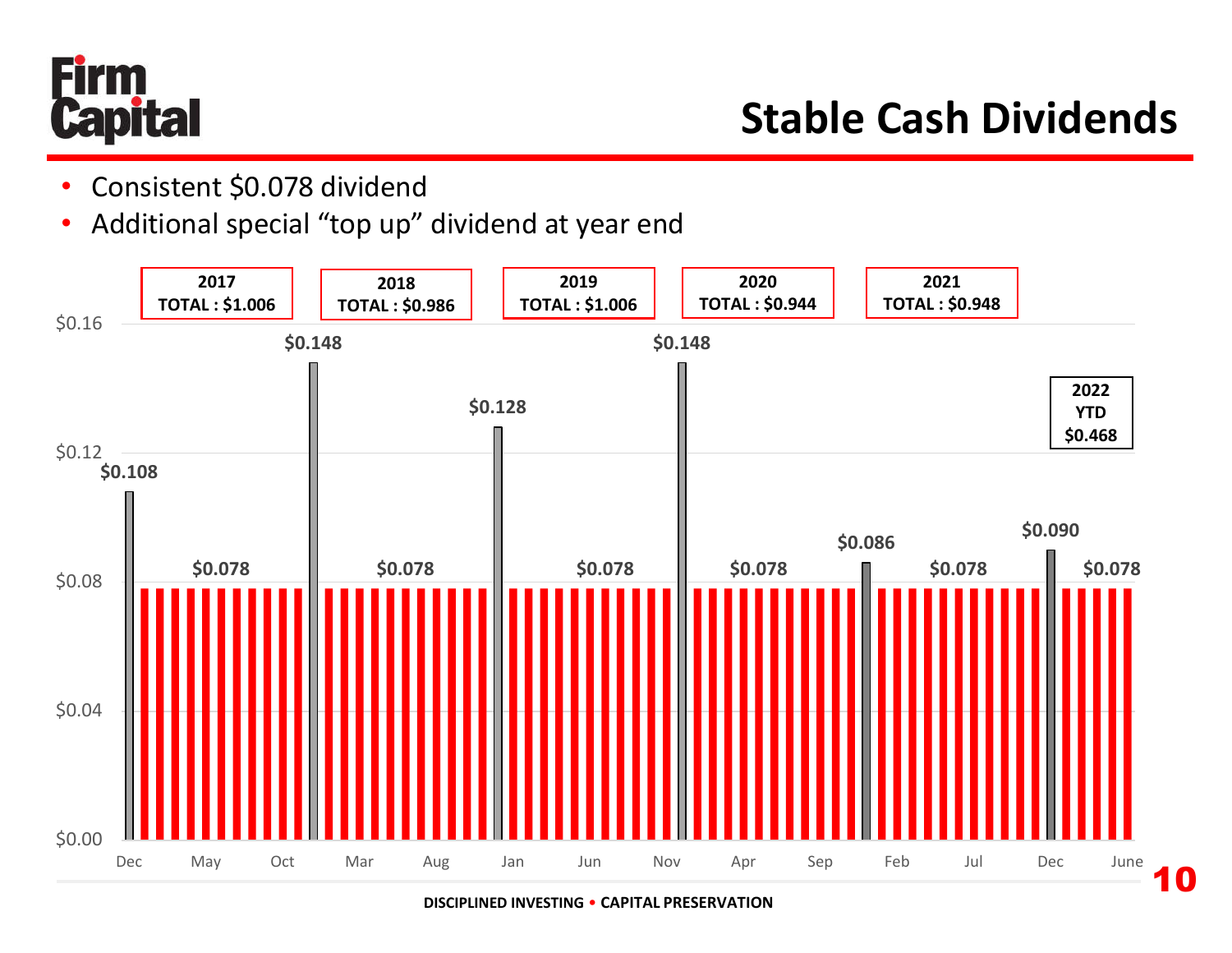

11

|                                     | <b>Quarter Ended</b><br>Mar. 31, 2022 | <b>Quarter Ended</b><br>Mar. 31, 2021 | <b>Change</b> |
|-------------------------------------|---------------------------------------|---------------------------------------|---------------|
| Investment Portfolio (millions) (1) | \$614                                 | \$547                                 | $+12.2%$      |
| Profit (millions)                   | \$7.86                                | \$7.31                                | $+7.5%$       |
| <b>Profit/Share</b>                 | \$0.232                               | \$0.237                               | $-2.1%$       |
| <b>Portfolio Face Rate</b>          | 8.05%                                 | 8.18%                                 | $-13$ bps     |
| Return on Equity $_{(2)}$           | 8.06%                                 | 8.50%                                 | $-44$ bps     |
| <b>Loan Losses</b>                  | none                                  | none                                  |               |

(1) Gross of impairment provision and fair market value adjustment.

(2) An annualized return on shareholders' equity based on the month end average shareholders' equity in the quarter.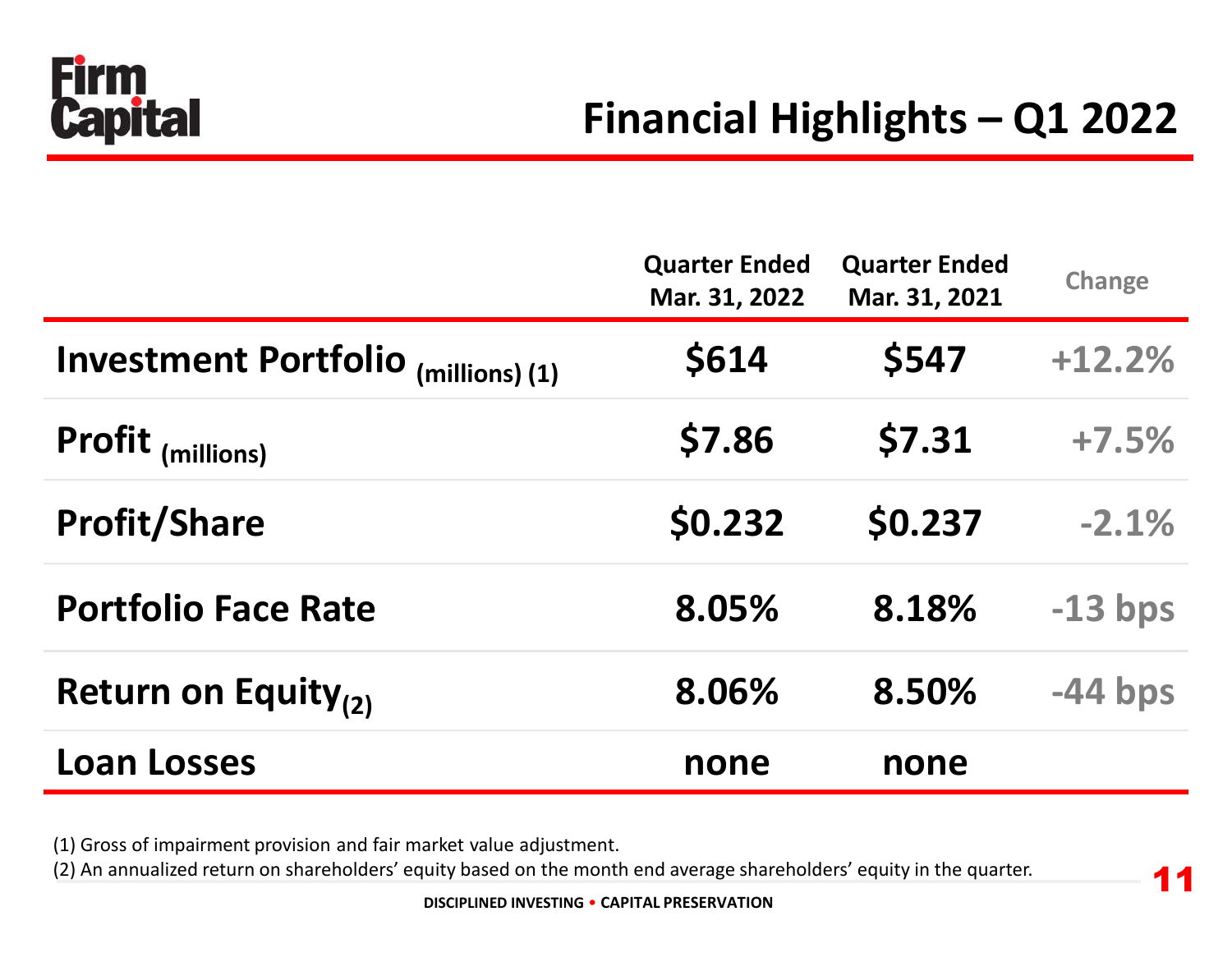

12

- **95%** of the Corporations' invested capital is structured as floating interest rates with a floor, to capture the benefit of rising interest rates and protect downside from decreases.
- 9.62% • A **50** bps increase in the Bank Prime Rate translated into an approximate **45** bps increase in the average interest rate on the Investment Portfolio as of March 31, 2022.

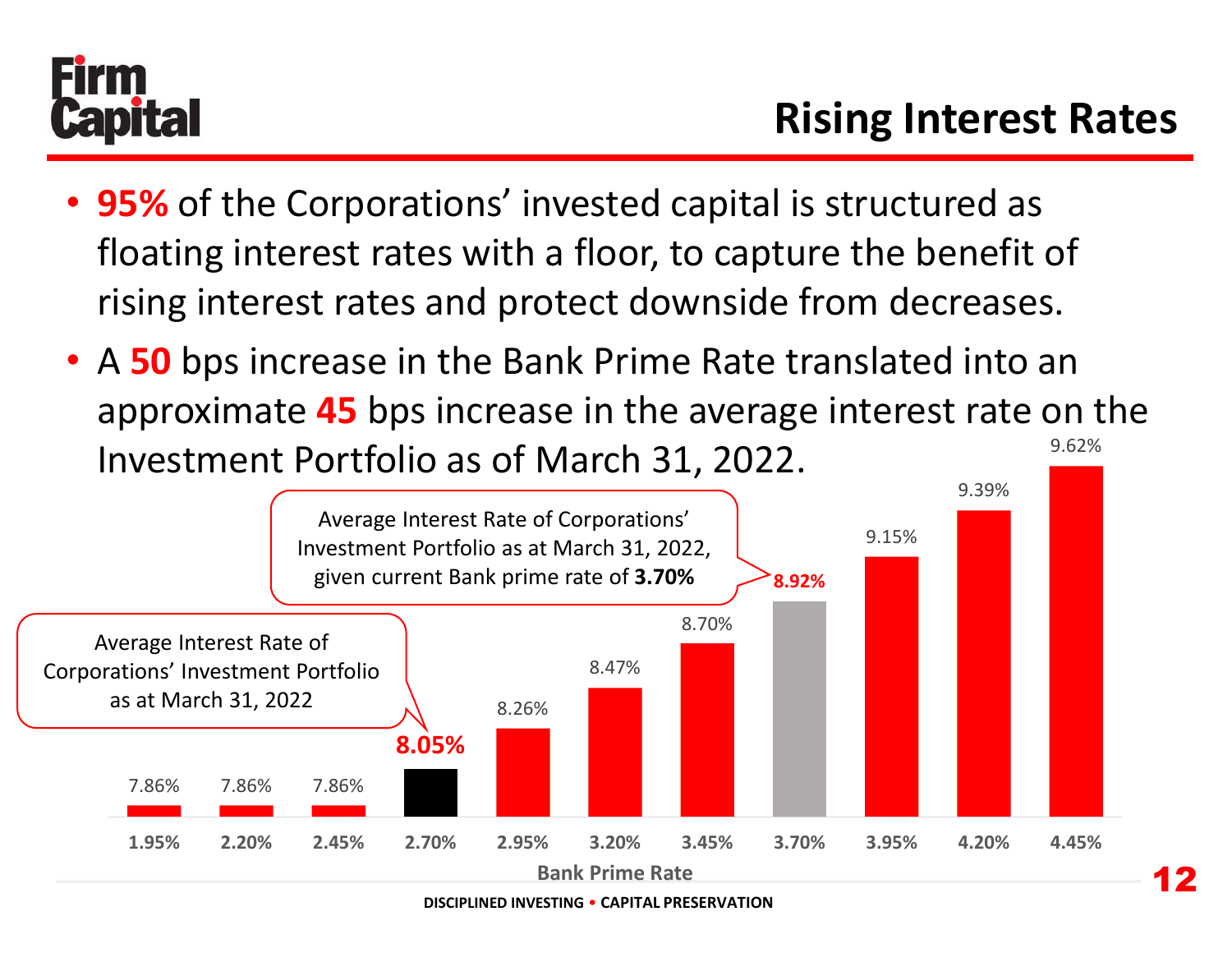

## *Highlights and General Overview led by:* ELI DADOUCH

**PRESIDENT & CEO**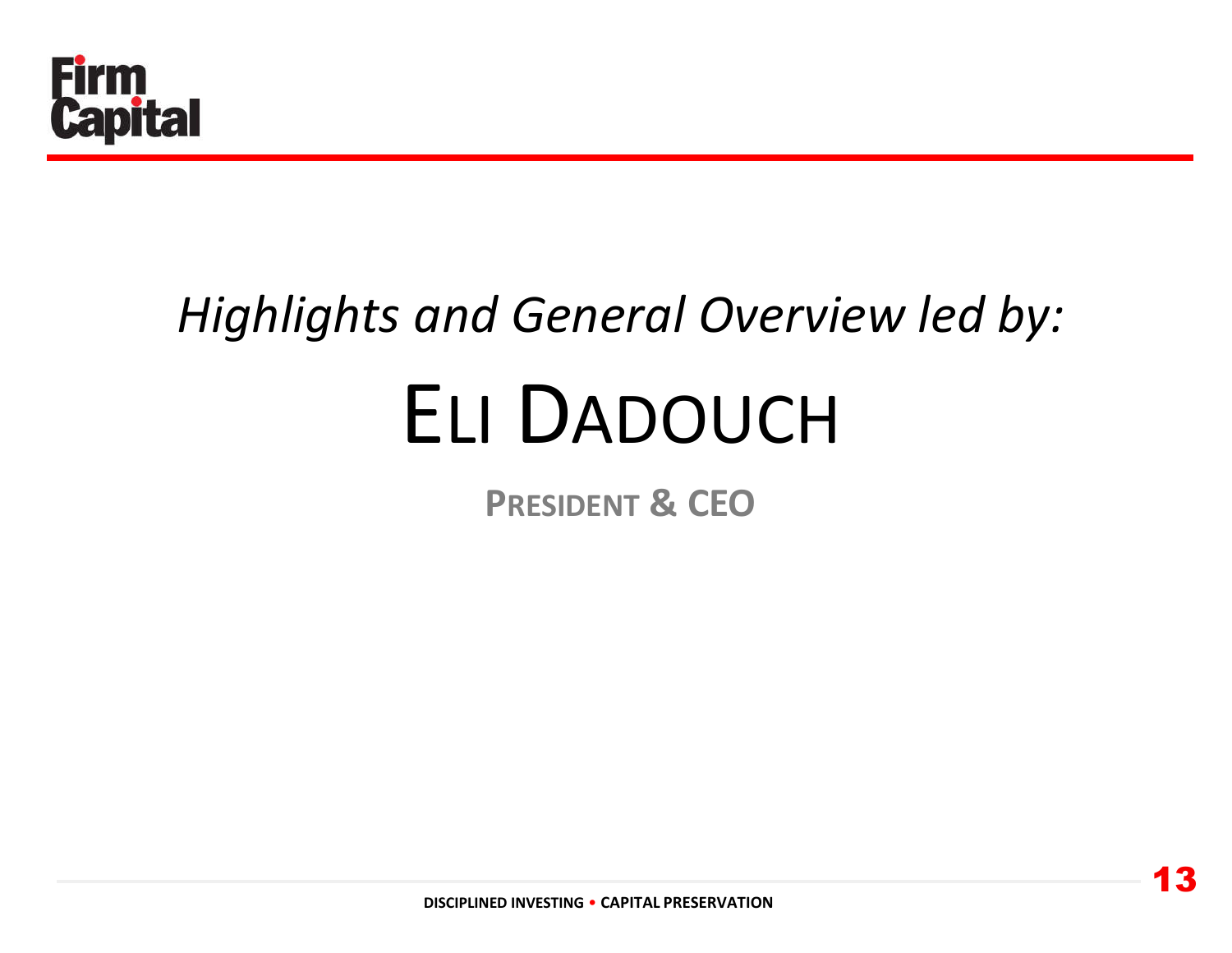

- Top-up dividend of 1.2 cents & total 2021 dividend of \$0.948/Share
- Diversified and well managed investment portfolio that produces a stable stream of dividends
- Key focus on preservation of Shareholder's Equity
- Focus on lending in large liquid markets and source strong transactions
- Specialize in short term bridge financings with clear exit strategies and ability to revolve our portfolio to a safer asset base
- Take advantage of the rising interest rates and possible shifts in the market for growth opportunities
- Twenty-three years of stable dividends with yearly special top ups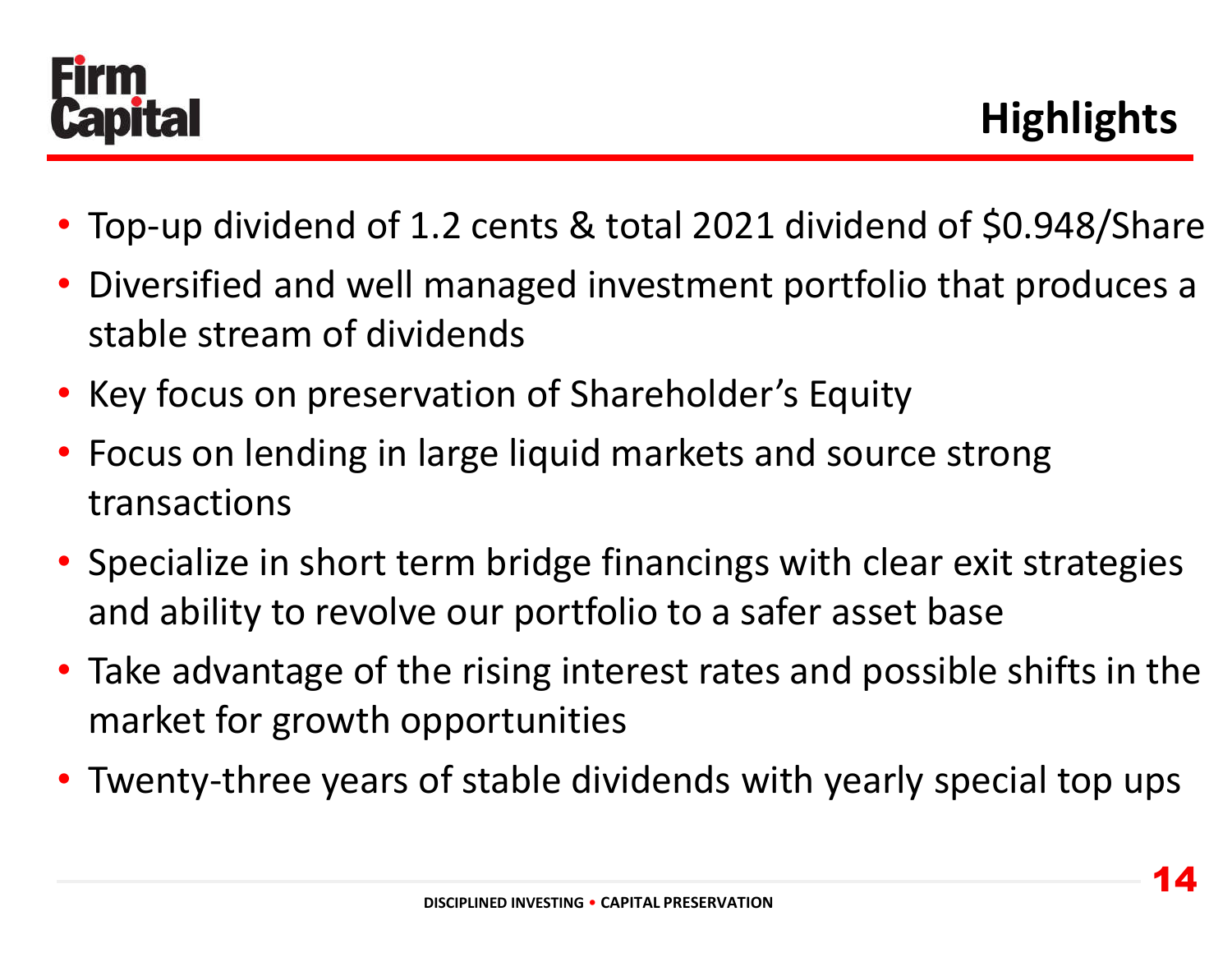

- Firm Capital Corporation has been in operation for 35 years.
	- Provides innovative real estate financing for all types of properties
	- Focuses on long term investors and borrower relationships
	- Focuses on risk management and diversification
	- Deep value lenders and investors
- Continue to be original "**out of the box**" thinkers looking for niche, safe investments
- Our principal focus is to:
- **KEEP IT SIMPLE**
- **LEND ON GENERIC REAL ESTATE STICK TO LIQUID MARKETS**

**FOCUS ON THE RETURNS WATCH FOR EXIT STRATEGIES DO PROPER CREDIT RISK ADJUDICATION**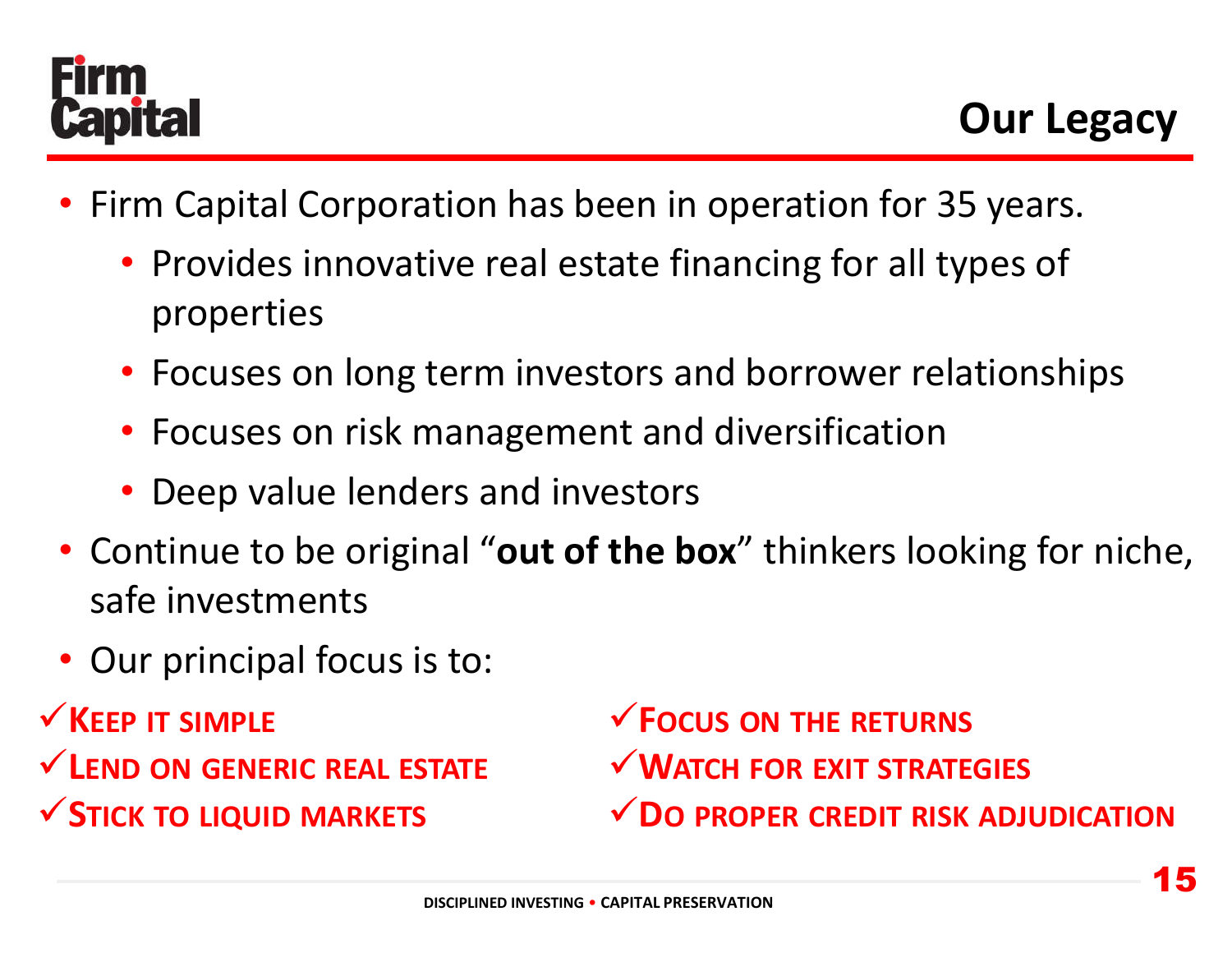

- Mortgage Banker (FCC) 35 years of track record
- 35 years of building client relationships
- 2021 transaction volume **\$1,050** million
- 2022 YTD transaction volume **\$580** million
- Experienced real estate syndicate partners
- Investing in niche markets and opportunities



*TRANSACTION VOLUME*

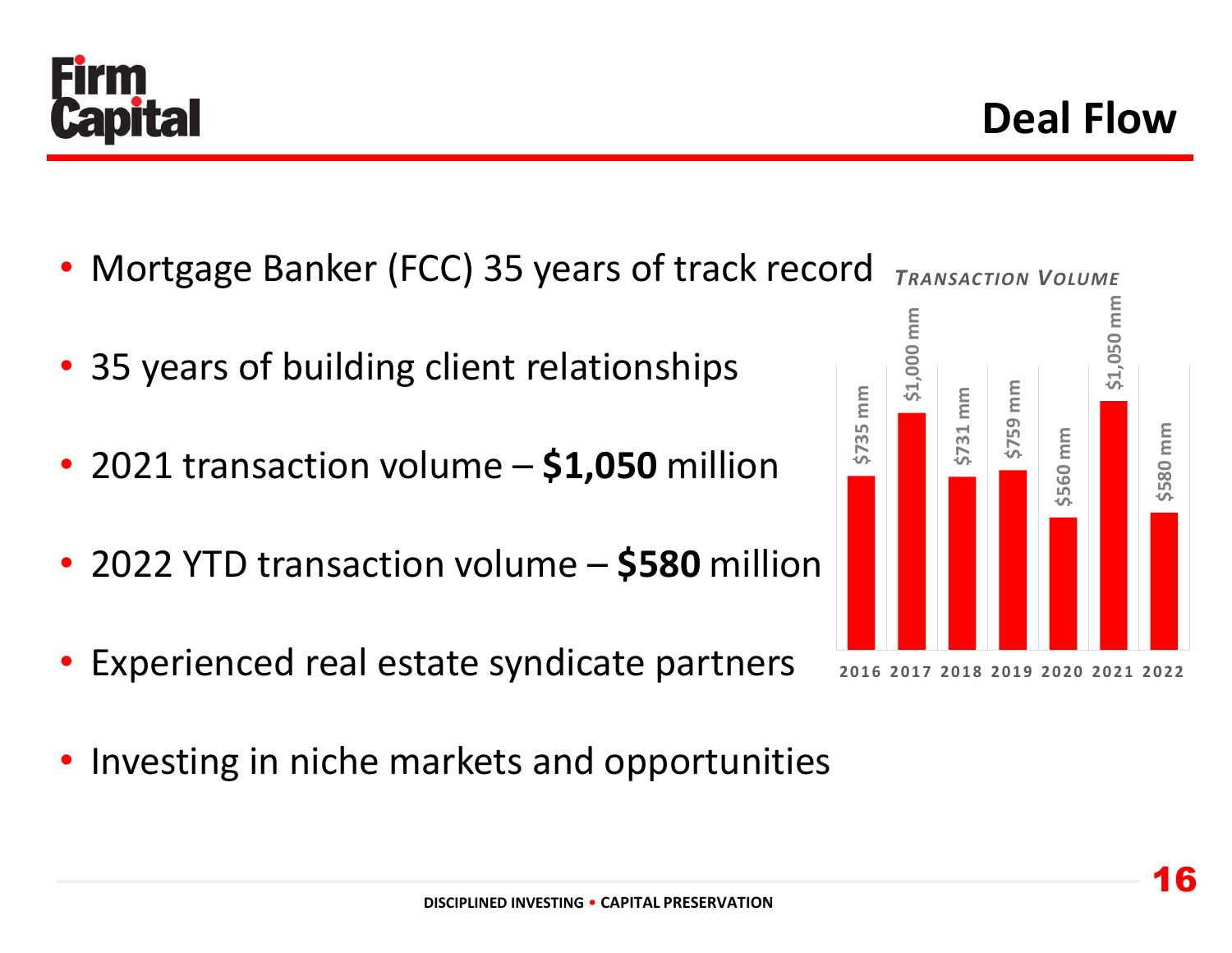

## **Accessed the capital market nineteen times since October 2010**



Millions



Oct-10 Aug-11 Apr-12 Apr-12 Mar-13 Jan-14 Apr-15 Dec-15 Apr-16 Dec-16 Mar-17 Jun-17 Jun-18 Nov-18 Mar-19 Nov-20 Sep-21 Nov-21 Jan-22

17

\$43.7M Series L Convert

### **Wide Investment Dealer Distribution Network**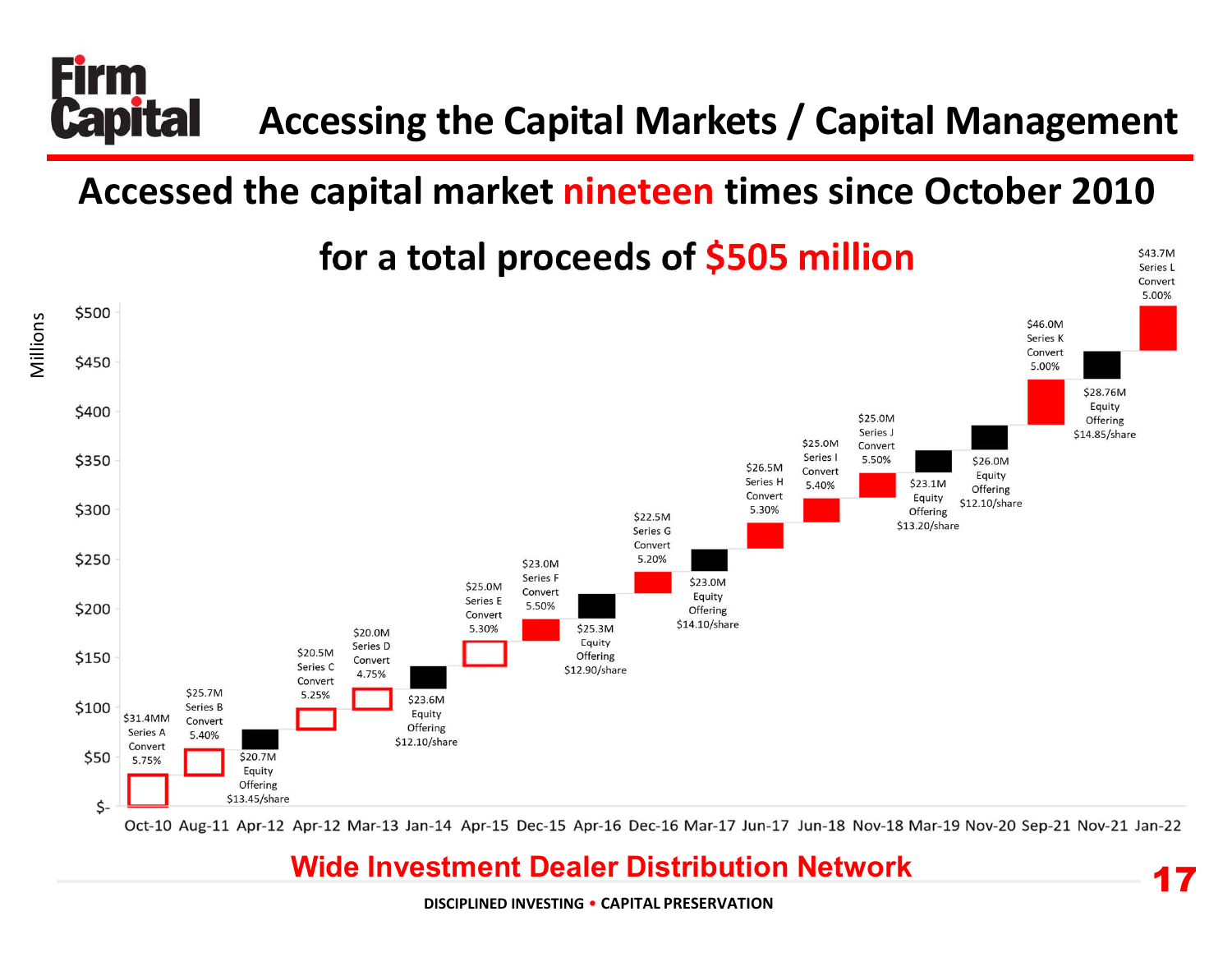

## **224 Investments as at Q1/2022**

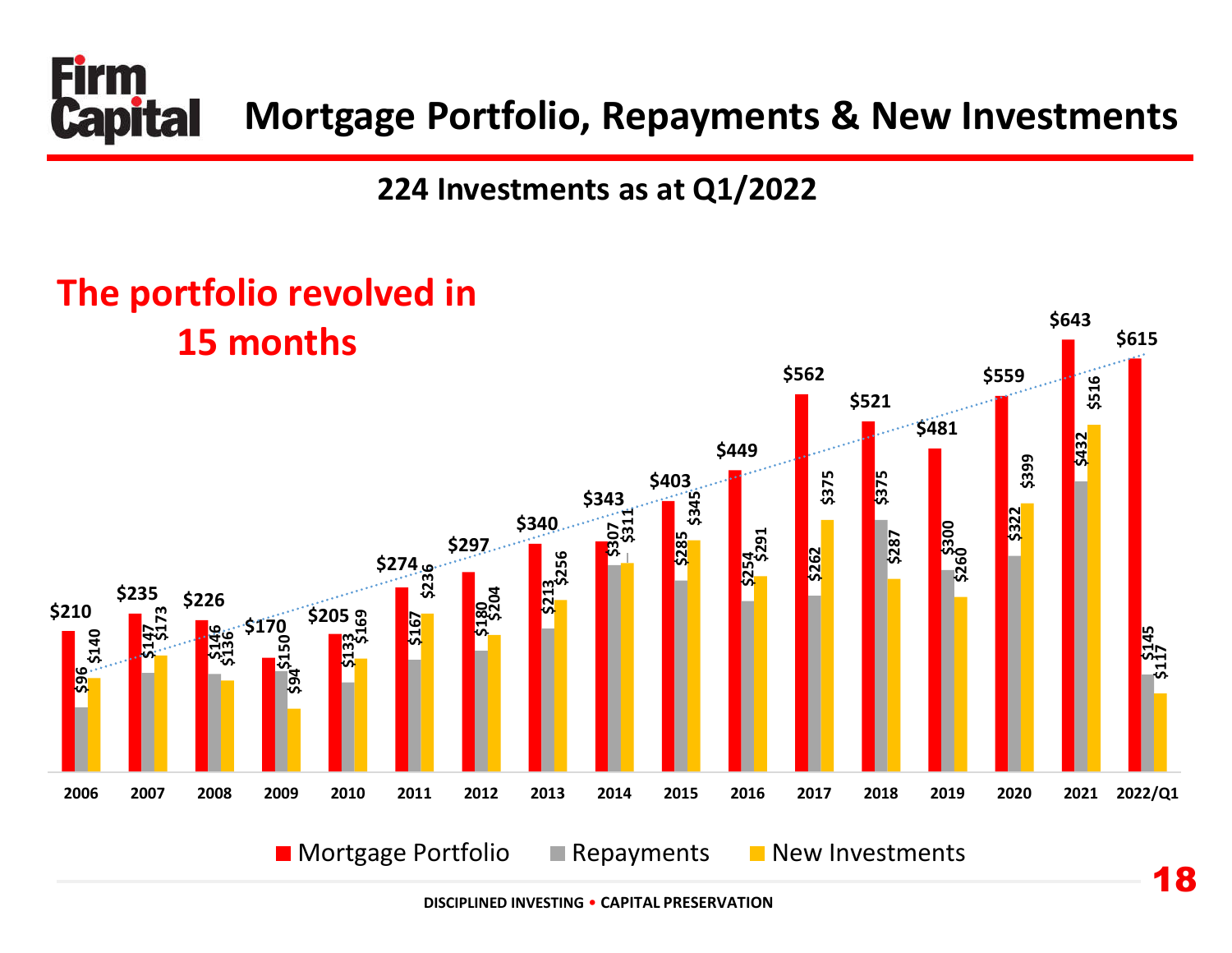

## **Prudent Loan Loss Provisions**



Prudent Loan Loss Provisions (principal only)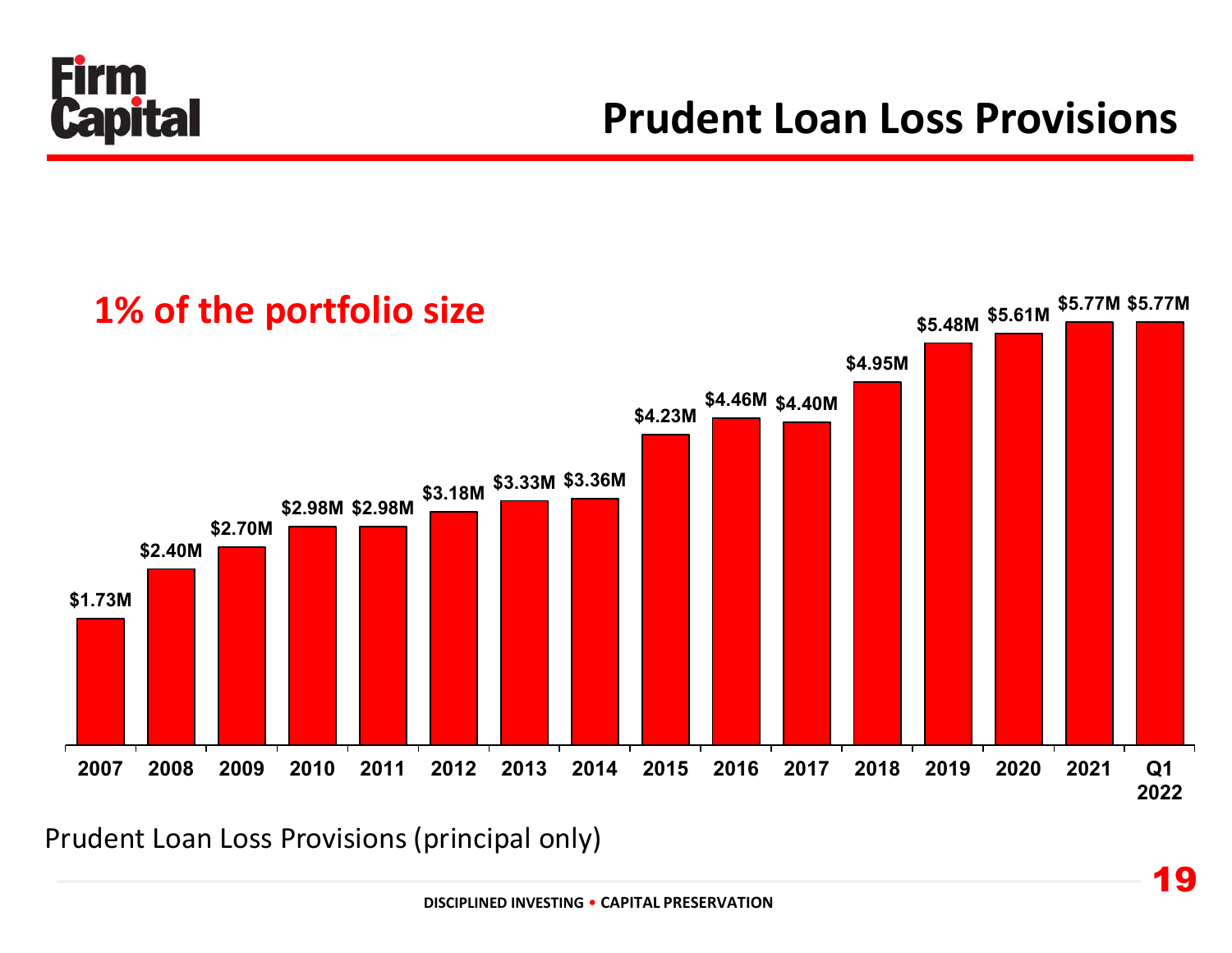

- We see the rest of 2022 as being a solid, yet simple, year for us
- We do not bet on the real estate market appreciating, so caution and risk management comes first
- Focusing on liquid and solid assets and secure good and well priced investments
- A contrarian approach. Be fearful when others are greedy and greedy when others are fearful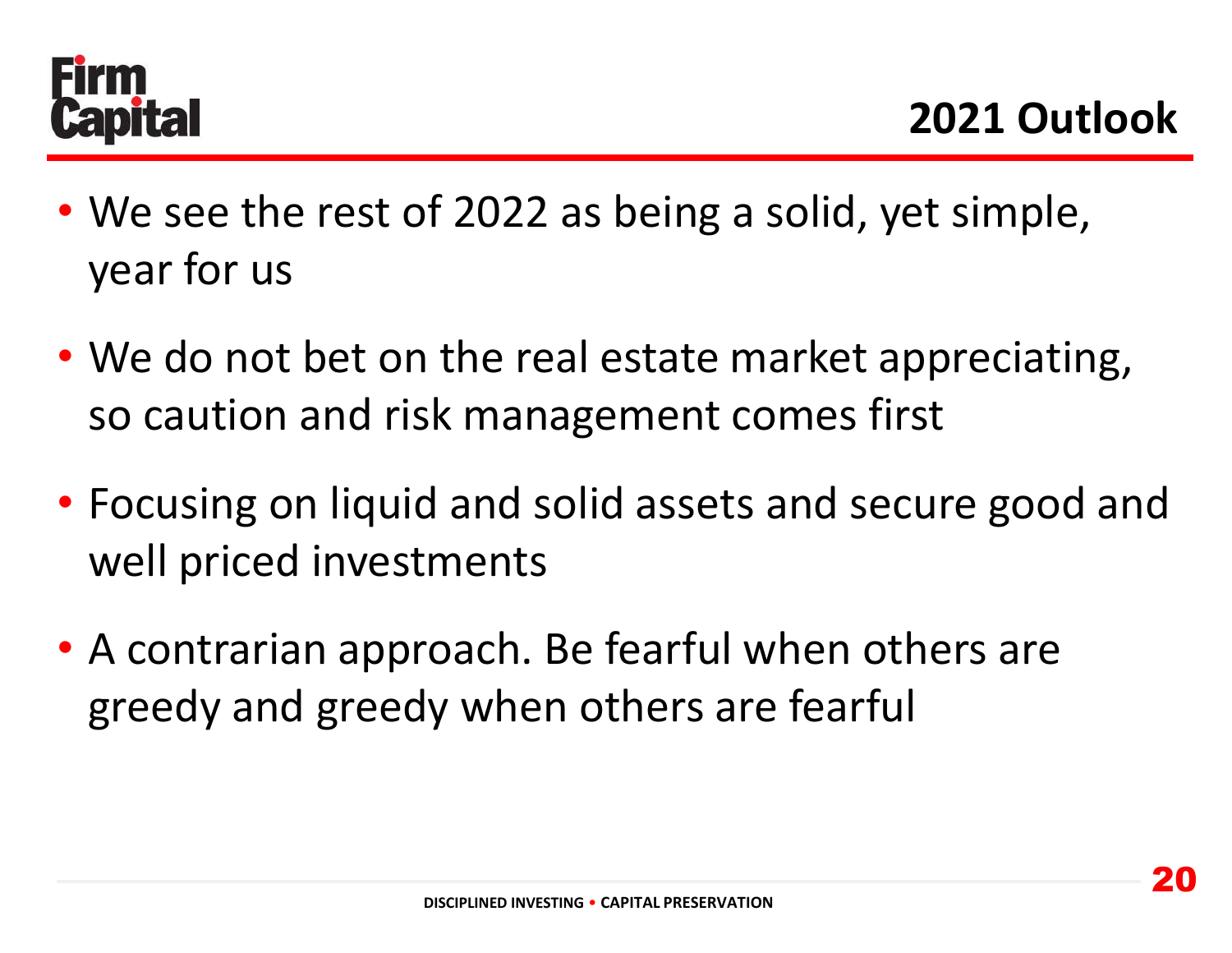

- Honoring our commitments
- Holding our borrower clients to their commitments
- Providing straight, clear and concise communication in what we can deliver on
- Experienced Board and Management team

**OUR OPERATING PHILOSOPHY IS SIMPLE: BE SMART BE ENTREPRENEURIAL BUT ABOVE ALL DON'T LOSE CAPITAL**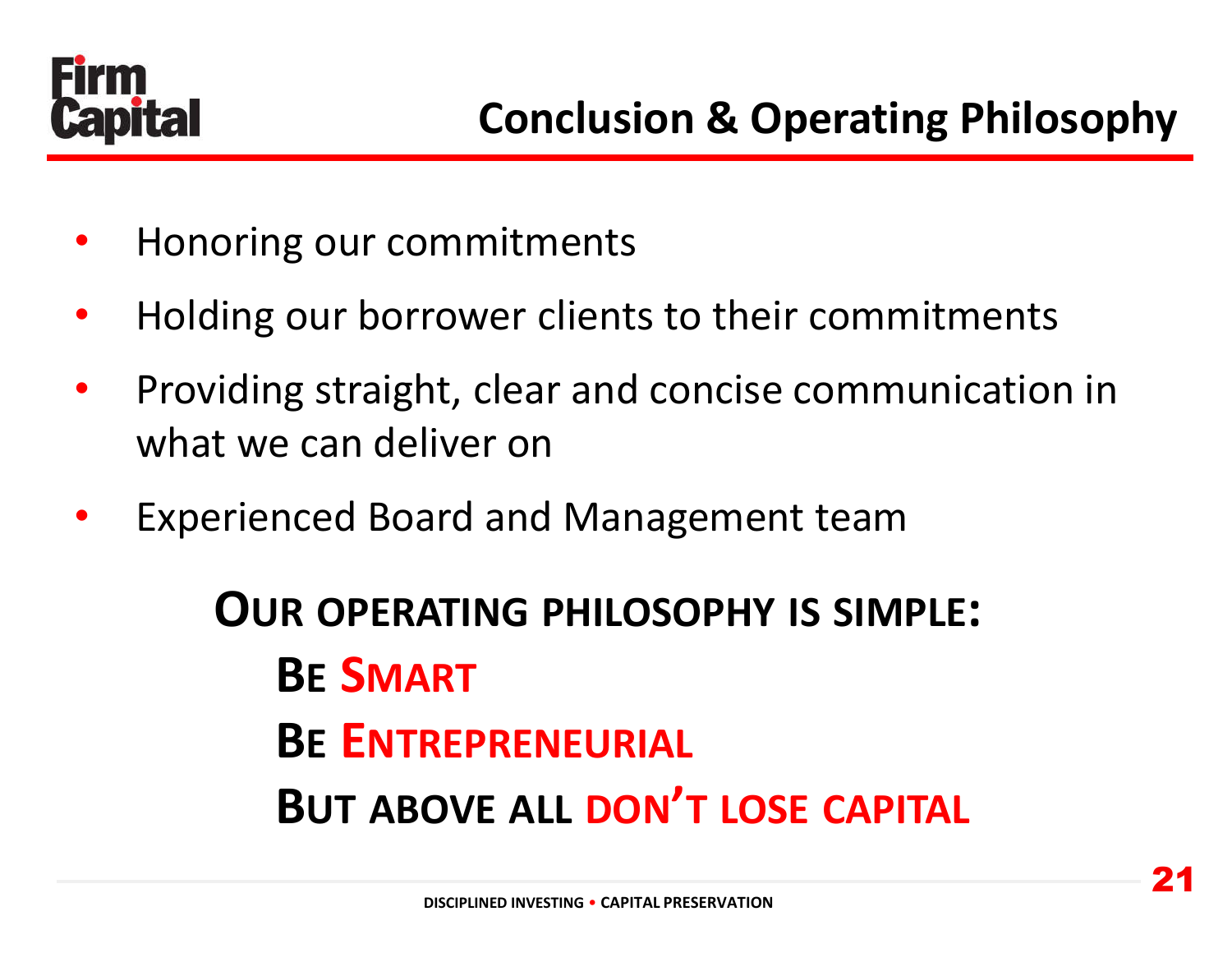

## **DISCIPLINED INVESTMENT CAPITAL PRESERVATION**



**TO OUR SHAREHOLDERS, OUR BONDHOLDERS, OUR BORROWER PARTNERS, OUR INVESTMENT BANKERS, OUR INVESTMENT PARTNERS**



## **TRUST** • **INNOVATION** • **RELATIONSHIPS**

### **BOUTIQUE MORTGAGE LENDERS®**

**WHERE MORTGARE DEALS GET DONE®**